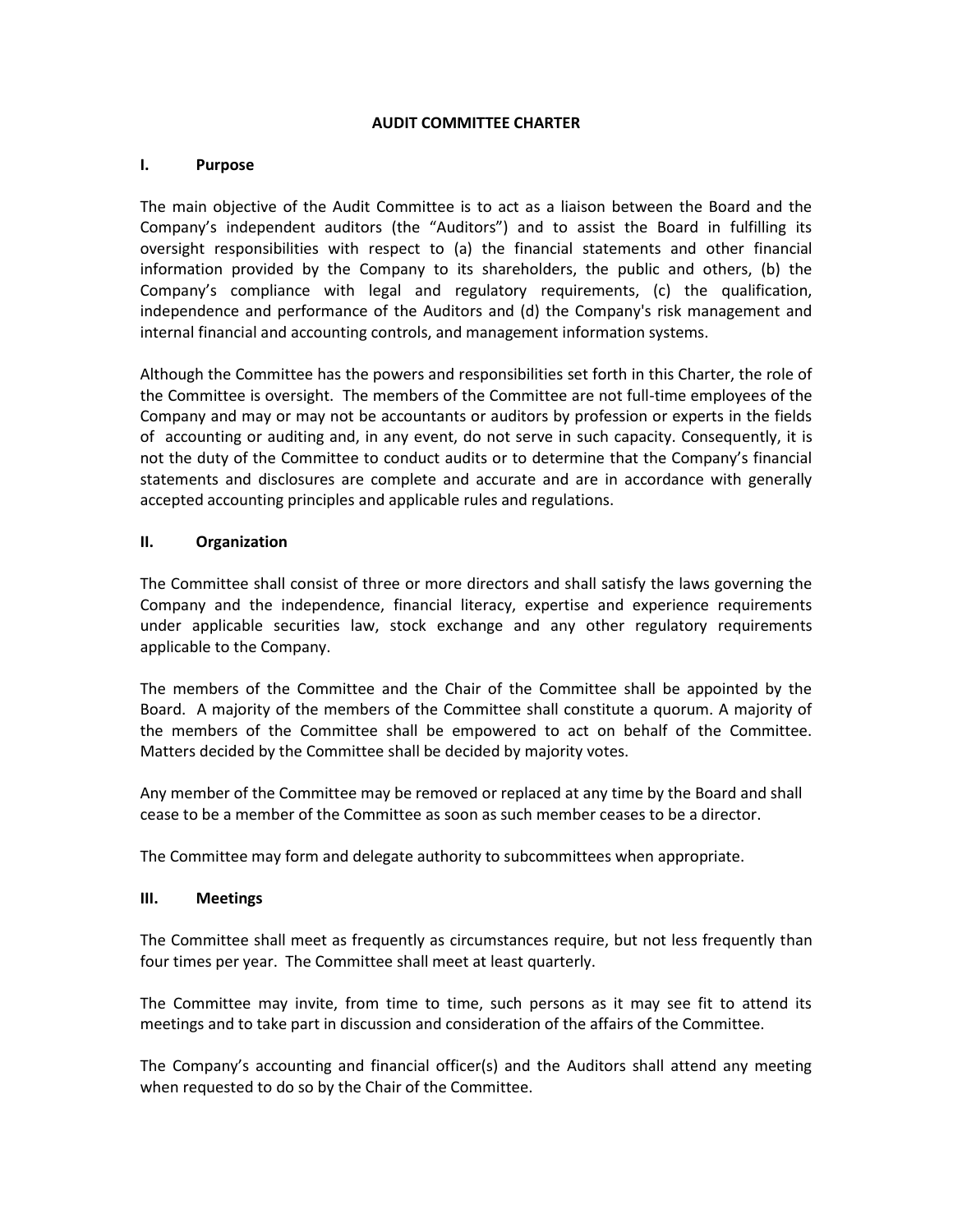# **IV. Responsibilities**

- (1) The Committee shall recommend to the Board of directors:
	- (a) the external auditor to be nominated for the purpose of preparing or issuing an auditor's report or performing other audit, review or attest services for the Company; and
	- (b) the compensation of the external auditor.
- (2) The Committee shall be directly responsible for overseeing the work of the external auditor engaged for the purpose of preparing or issuing an auditor's report or performing other audit, review or attest services for the Company, including the resolution of disagreements between management and the external auditor regarding financial reporting.
- (3) The Committee must pre-approve all non-audit services to be provided to the Company or its subsidiary entities by the Company's external auditor.
- (4) The Committee must review the Company's financial statements, MD&A and annual and interim earnings press releases before the Company publicly discloses this information.
- (5) The Committee must be satisfied that adequate procedures are in place for the review of the Company's public disclosure of financial information extracted or derived from the Company's financial statements, other than the public disclosure referred to in subsection (4), and must periodically assess the adequacy of those procedures.
- (6) The Committee must establish procedures for:
	- (a) the receipt, retention and treatment of complaints received by the Company regarding accounting, internal accounting controls, or auditing matters; and
	- (b) the confidential, anonymous submission by employees of the Company of concerns regarding questionable accounting or auditing matters.
- (7) An audit committee must review and approve the Company's hiring policies regarding partners, employees and former partners and employees of the present and former external auditor of the issuer.

# **V. Authority**

The Committee shall have the following authority:

(a) to engage independent counsel and other advisors as it determines necessary to carry out its duties,